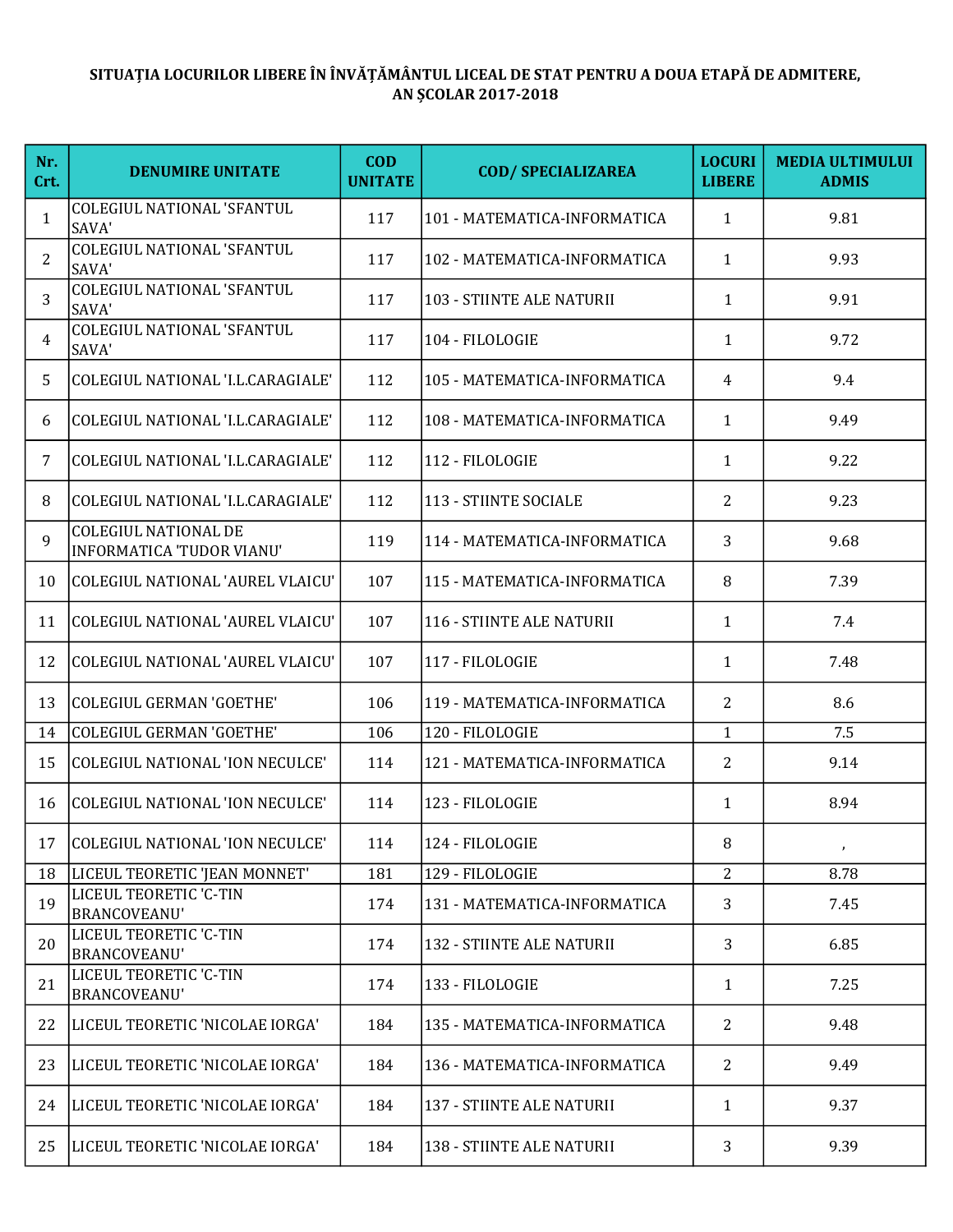| Nr.<br>Crt. | <b>DENUMIRE UNITATE</b>                                                     | <b>COD</b><br><b>UNITATE</b> | <b>COD/ SPECIALIZAREA</b>    | <b>LOCURI</b><br><b>LIBERE</b> | <b>MEDIA ULTIMULUI</b><br><b>ADMIS</b> |
|-------------|-----------------------------------------------------------------------------|------------------------------|------------------------------|--------------------------------|----------------------------------------|
| 26          | LICEUL TEORETIC 'ALEXANDRU<br><b>VLAHUTA'</b>                               | 172                          | 142 - FILOLOGIE              | $\mathbf{1}$                   | 7.9                                    |
| 27          | LICEUL TEORETIC BILINGV 'MIGUEL<br>DE CERVANTES'                            | 187                          | 144 - MATEMATICA-INFORMATICA | 2                              | 9.02                                   |
| 28          | LICEUL TEORETIC BILINGV 'MIGUEL<br>DE CERVANTES'                            | 187                          | 145 - MATEMATICA-INFORMATICA | 8                              | $\pmb{\cdot}$                          |
| 29          | LICEUL TEORETIC BILINGV 'MIGUEL<br>DE CERVANTES'                            | 187                          | 147 - FILOLOGIE              | $\mathbf{1}$                   | 6.59                                   |
| 30          | LICEUL TEORETIC BULGAR 'HRISTO<br><b>BOTEV'</b>                             | 189                          | 148 - MATEMATICA-INFORMATICA | $\mathbf{1}$                   | 4.59                                   |
| 31          | LICEUL TEORETIC BULGAR 'HRISTO<br><b>BOTEV'</b>                             | 189                          | 149 - FILOLOGIE              | $\mathbf{1}$                   | 6.77                                   |
| 32          | LICEUL TEORETIC BULGAR 'HRISTO<br><b>BOTEV'</b>                             | 189                          | 150 - FILOLOGIE              | $\mathbf{1}$                   | 3.13                                   |
| 33          | LICEUL TEORETIC BULGAR 'HRISTO<br><b>BOTEV'</b>                             | 189                          | 151 - FILOLOGIE              | $\overline{2}$                 | 5.71                                   |
| 34          | LICEUL TEORETIC BULGAR 'HRISTO<br><b>BOTEV'</b>                             | 189                          | 152 - FILOLOGIE              | 6                              | $\pmb{\cdot}$                          |
| 35          | LICEUL GRECO-CATOLIC 'TIMOTEI<br>CIPARIU'                                   | 154                          | 153 - MATEMATICA-INFORMATICA | 5                              | $\pmb{\cdot}$                          |
| 36          | <b>COLEGIUL TEHNIC 'MEDIA'</b>                                              | 136                          | 156 - STIINTE ALE NATURII    | 6                              | 5.76                                   |
| 37          | <b>COLEGIUL TEHNIC 'MEDIA'</b>                                              | 136                          | 157 - PRODUCTIE MEDIA        | $\overline{7}$                 |                                        |
| 38          | COLEGIUL TEHNIC 'MEDIA'                                                     | 136                          | 158 - TEHNICI POLIGRAFICE    | 70                             |                                        |
| 39          | <b>COLEGIUL TEHNIC MECANIC</b><br>'GRIVITA'                                 | 143                          | 159 - FILOLOGIE              | 2                              | 4.89                                   |
| 40          | <b>COLEGIUL TEHNIC MECANIC</b><br>'GRIVITA'                                 | 143                          | 160 - COMERT                 | 19                             | $\pmb{\cdot}$                          |
| 41          | <b>COLEGIUL TEHNIC MECANIC</b><br>'GRIVITA'                                 | 143                          | 161 - MECANICA               | 25                             | $\pmb{\cdot}$                          |
| 42          | COLEGIUL TEHNIC 'DINICU GOLESCU'                                            | 133                          | 162 - TURISM SI ALIMENTATIE  | $\mathbf{1}$                   | 2.69                                   |
| 43          | COLEGIUL TEHNIC 'DINICU GOLESCU'                                            | 133                          | 163 - MECANICA               | 22                             | $\pmb{\cdot}$                          |
| 44          | LICEUL TEORETIC 'GEORGE<br><b>CALINESCU'</b>                                | 179                          | 164 - MATEMATICA-INFORMATICA | 6                              | 8.76                                   |
| 45          | LICEUL TEORETIC 'GEORGE<br>CALINESCU'                                       | 179                          | 165 - FILOLOGIE              | $\mathbf{1}$                   | 8.55                                   |
| 46          | COLEGIUL TEHNIC DE AERONAUTICA<br>'HENRI COANDA'                            | 144                          | 166 - MATEMATICA-INFORMATICA | $\mathbf{1}$                   | 5.44                                   |
| 47          | COLEGIUL TEHNIC DE AERONAUTICA<br>'HENRI COANDA'                            | 144                          | 168 - MECANICA               | 43                             | $\pmb{\cdot}$                          |
| 48          | COLEGIUL TEHNIC DE AERONAUTICA<br>'HENRI COANDA'                            | 144                          | 169 - ELECTROMECANICA        | 31                             | $\pmb{\cdot}$                          |
| 49          | <b>COLEGIUL TEHNIC FEROVIAR 'MIHAI</b>                                      | 142                          | 170 - MATEMATICA-INFORMATICA | 9                              | $\pmb{\cdot}$                          |
| 50          | COLEGIUL TEHNIC FEROVIAR 'MIHAI                                             | 142                          | 171 - MECANICA               | 24                             | $\mathcal{F}$                          |
| 51          | <b>COLEGIUL TEHNIC 'MIRCEA CEL</b><br><b>BATRAN'</b>                        | 138                          | 172 - ECONOMIC               | 27                             | $\mathcal{F}$                          |
| 52          | <b>COLEGIUL TEHNIC 'MIRCEA CEL</b><br><b>BATRAN'</b>                        | 138                          | 173 - MECANICA               | 54                             | $\pmb{\cdot}$                          |
| 53          | COLEGIUL TEHNIC DE ARHITECTURA<br>SI LUCRARI PUBLICE 'IOAN N.<br>SOCOLESCU' | 145                          | 174 - MATEMATICA-INFORMATICA | 3                              | 6.56                                   |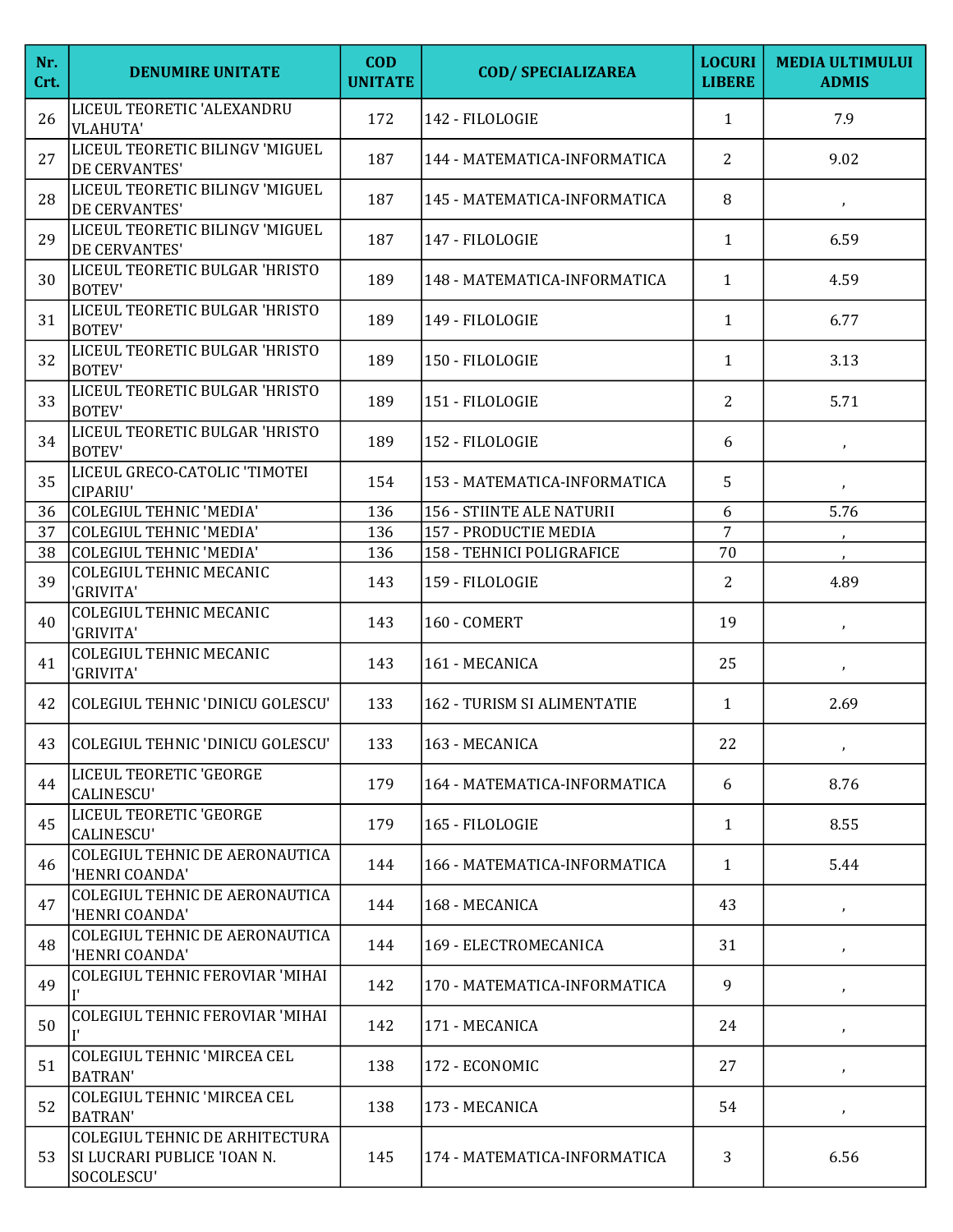| Nr.<br>Crt. | <b>DENUMIRE UNITATE</b>                                                     | <b>COD</b><br><b>UNITATE</b> | <b>COD/ SPECIALIZAREA</b>                                  | <b>LOCURI</b><br><b>LIBERE</b> | <b>MEDIA ULTIMULUI</b><br><b>ADMIS</b> |
|-------------|-----------------------------------------------------------------------------|------------------------------|------------------------------------------------------------|--------------------------------|----------------------------------------|
| 54          | COLEGIUL TEHNIC DE ARHITECTURA<br>SI LUCRARI PUBLICE 'IOAN N.<br>SOCOLESCU' | 145                          | 175 - CONSTRUCTII, INSTALATII SI<br><b>LUCRARI PUBLICE</b> | 11                             | $\mathbf{r}$                           |
| 55          | COLEGIUL TEHNOLOGIC 'VIACESLAV<br>HARNAJ'                                   | 152                          | 176 - ECONOMIC                                             | 4                              | $\mathcal{F}$                          |
| 56          | COLEGIUL TEHNOLOGIC 'VIACESLAV<br>HARNAJ'                                   | 152                          | 177 - TURISM SI ALIMENTATIE                                | 2                              | 5.25                                   |
| 57          | COLEGIUL TEHNOLOGIC 'VIACESLAV<br>HARNAJ'                                   | 152                          | 178 - AGRICULTURA                                          | 43                             | $\pmb{\cdot}$                          |
| 58          | COLEGIUL TEHNOLOGIC 'VIACESLAV<br>HARNAJ'                                   | 152                          | 179 - PROTECTIA MEDIULUI                                   | 29                             | $\pmb{\cdot}$                          |
| 59          | LICEUL 'DIMITRIE PACIUREA'                                                  | 153                          | 180 - FILOLOGIE                                            | $\overline{3}$                 | 6.15                                   |
| 60          | <b>COLEGIUL NATIONAL 'MIHAI</b><br>VITEAZUL'                                | 126                          | 181 - MATEMATICA-INFORMATICA                               | $\overline{2}$                 | 9.63                                   |
| 61          | <b>COLEGIUL NATIONAL 'CANTEMIR</b><br>VODA'                                 | 123                          | 184 - MATEMATICA-INFORMATICA                               | 3                              | 9.53                                   |
| 62          | <b>COLEGIUL NATIONAL 'CANTEMIR</b><br>VODA'                                 | 123                          | 185 - STIINTE ALE NATURII                                  | $\mathbf{1}$                   | 9.47                                   |
| 63          | COLEGIUL NATIONAL 'IULIA HASDEU'                                            | 125                          | 186 - MATEMATICA-INFORMATICA                               | 2                              | 9.54                                   |
| 64          | COLEGIUL NATIONAL 'IULIA HASDEU'                                            | 125                          | 187 - MATEMATICA-INFORMATICA                               | 3                              | 9.62                                   |
| 65          | COLEGIUL NATIONAL 'IULIA HASDEU'                                            | 125                          | 190 - FILOLOGIE                                            | 6                              | $\pmb{\cdot}$                          |
| 66          | COLEGIUL NATIONAL 'SPIRU HARET'                                             | 127                          | 192 - MATEMATICA-INFORMATICA                               | $\mathbf{1}$                   | 9.72                                   |
| 67          | <b>COLEGIUL NATIONAL 'SPIRU HARET'</b>                                      | 127                          | 193 - MATEMATICA-INFORMATICA                               | $\mathbf{1}$                   | 9.8                                    |
| 68          | <b>COLEGIUL NATIONAL BILINGV</b><br>'GEORGE COSBUC'                         | 122                          | 197 - MATEMATICA-INFORMATICA                               | 5                              | 9.53                                   |
| 69          | <b>COLEGIUL NATIONAL BILINGV</b><br>'GEORGE COSBUC'                         | 122                          | 198 - FILOLOGIE                                            | 5                              | 9.26                                   |
| 70          | <b>COLEGIUL NATIONAL 'VICTOR BABES'</b>                                     | 128                          | 201 - MATEMATICA-INFORMATICA                               | 2                              | 8.52                                   |
| 71          | <b>COLEGIUL NATIONAL 'VICTOR BABES'</b>                                     | 128                          | 202 - STIINTE ALE NATURII                                  | 3                              | 7.81                                   |
| 72          | <b>COLEGIUL NATIONAL 'VICTOR BABES'</b>                                     | 128                          | 203 - FILOLOGIE                                            | $\overline{2}$                 | 8.02                                   |
| 73          | <b>COLEGIUL NATIONAL 'VICTOR BABES'</b>                                     | 128                          | 204 - STIINTE SOCIALE                                      | $\mathbf{1}$                   | 8.02                                   |
| 74          | LICEUL TEORETIC 'ADY ENDRE'                                                 | 191                          | <b>205 - STIINTE ALE NATURII</b>                           | 20                             |                                        |
| 75          | LICEUL TEORETIC 'LUCIAN BLAGA'                                              | 193                          | 206 - MATEMATICA-INFORMATICA                               | 2                              | 7.5                                    |
| 76          | LICEUL TEORETIC 'LUCIAN BLAGA'                                              | 193                          | <b>207 - STIINTE ALE NATURII</b>                           | 5                              | 6.91                                   |
| 77          | LICEUL TEORETIC 'MIHAIL<br>SADOVEANU'                                       | 194                          | 211 - FILOLOGIE                                            | $\mathbf{1}$                   | 8.07                                   |
| 78          | LICEUL TEORETIC 'MIHAIL<br>SADOVEANU'                                       | 194                          | 212 - STIINTE SOCIALE                                      | 1                              | 8.03                                   |
| 79          | LICEUL TEORETIC 'C.A. ROSETTI'                                              | 192                          | 214 - STIINTE ALE NATURII                                  | $\mathbf{1}$                   | 8.76                                   |
| 80          | LICEUL TEORETIC BILINGV 'ITA<br>WEGMAN'                                     | 188                          | 216 - STIINTE ALE NATURII                                  | 4                              | $\pmb{\cdot}$                          |
| 81          | LICEUL TEORETIC BILINGV 'ITA<br>WEGMAN'                                     | 188                          | 217 - STIINTE ALE NATURII                                  | $\mathbf{1}$                   | 7.32                                   |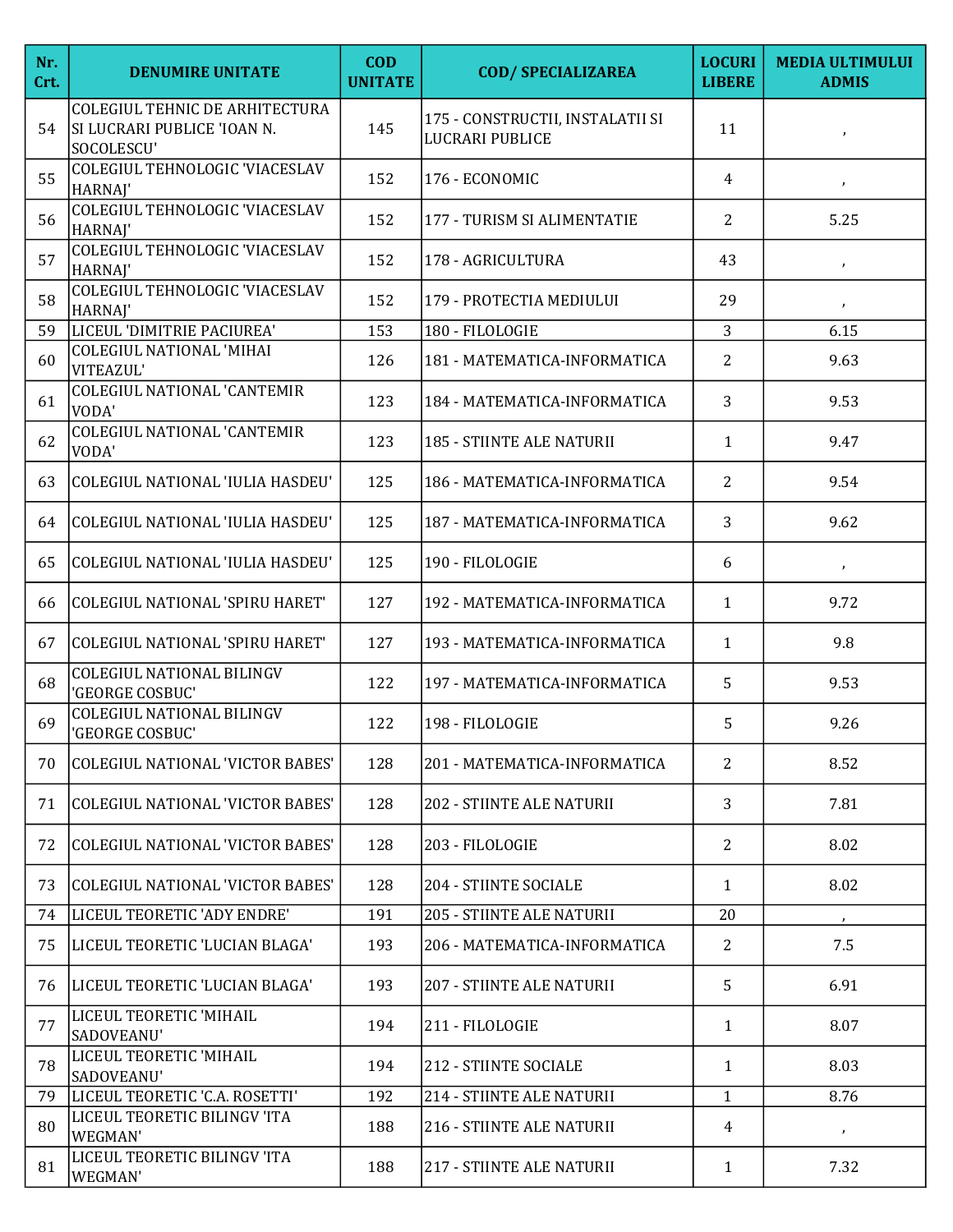| Nr.<br>Crt. | <b>DENUMIRE UNITATE</b>                                           | <b>COD</b><br><b>UNITATE</b> | <b>COD/ SPECIALIZAREA</b>               | <b>LOCURI</b><br><b>LIBERE</b> | <b>MEDIA ULTIMULUI</b><br><b>ADMIS</b> |
|-------------|-------------------------------------------------------------------|------------------------------|-----------------------------------------|--------------------------------|----------------------------------------|
| 82          | <b>SCOALA CENTRALA</b>                                            | 200                          | 218 - MATEMATICA-INFORMATICA            | 2                              | 9.15                                   |
| 83          | <b>SCOALA CENTRALA</b>                                            | 200                          | 219 - MATEMATICA-INFORMATICA            | $\mathbf{1}$                   | 7.65                                   |
| 84          | <b>SCOALA CENTRALA</b>                                            | 200                          | 221 - FILOLOGIE                         | $\overline{4}$                 | 6.6                                    |
| 85          | LICEUL TEORETIC 'TRAIAN'                                          | 195                          | 222 - MATEMATICA-INFORMATICA            | 1                              | 6.32                                   |
| 86          | LICEUL TEORETIC 'TRAIAN'                                          | 195                          | 224 - FILOLOGIE                         | $\overline{2}$                 | 7.17                                   |
| 87          | <b>COLEGIUL TEHNIC 'EDMOND</b><br>NICOLAU'                        | 149                          | 226 - MECANICA                          | 22                             | $\pmb{\cdot}$                          |
| 88          | <b>COLEGIUL TEHNIC 'EDMOND</b><br>NICOLAU'                        | 149                          | 227 - ELECTRONICA AUTOMATIZARI          | 23                             | $\pmb{\cdot}$                          |
| 89          | <b>COLEGIUL TEHNIC 'DIMITRIE</b><br>LEONIDA'                      | 148                          | 228 - MATEMATICA-INFORMATICA            | $\mathbf{1}$                   | 3.99                                   |
| 90          | <b>COLEGIUL TEHNIC 'DIMITRIE</b><br>LEONIDA'                      | 148                          | 229 - STIINTE ALE NATURII               | 2                              | 6.06                                   |
| 91          | <b>COLEGIUL TEHNIC 'DIMITRIE</b><br>LEONIDA'                      | 148                          | 230 - ELECTRONICA AUTOMATIZARI          | 12                             | $\pmb{\cdot}$                          |
| 92          | <b>COLEGIUL TEHNIC 'DIMITRIE</b><br>LEONIDA'                      | 148                          | 231 - MECANICA                          | 42                             | $\mathcal{F}$                          |
| 93          | LICEUL TEHNOLOGIC 'SFANTUL<br>PANTELIMON'                         | 167                          | 232 - STIINTE ALE NATURII               | 2                              | 5.59                                   |
| 94          | LICEUL TEHNOLOGIC 'SFANTUL<br>PANTELIMON'                         | 167                          | 233 - STIINTE SOCIALE                   | $\mathbf{1}$                   | 5.57                                   |
| 95          | LICEUL TEHNOLOGIC 'SFANTUL<br>PANTELIMON'                         | 167                          | 234 - MECANICA                          | 19                             | $\mathcal{F}$                          |
| 96          | LICEUL TEHNOLOGIC 'SFANTUL<br>PANTELIMON'                         | 167                          | 235 - ELECTROMECANICA                   | 29                             | $\pmb{\cdot}$                          |
| 97          | LICEUL TEHNOLOGIC 'CONSTANTIN<br><b>BRANCUSI'</b>                 | 165                          | 236 - TURISM SI ALIMENTATIE             | 10                             | $\pmb{\cdot}$                          |
| 98          | LICEUL TEHNOLOGIC 'CONSTANTIN<br><b>BRANCUSI'</b>                 | 165                          | 237 - FABRICAREA PRODUSELOR DIN<br>LEMN | 22                             | ,                                      |
| 99          | LICEUL TEHNOLOGIC 'CONSTANTIN<br><b>BRANCUSI'</b>                 | 165                          | 238 - PROTECTIA MEDIULUI                | 16                             | $\pmb{\cdot}$                          |
| 100         | LICEUL TEHNOLOGIC 'ION I.C.<br><b>BRATIANU'</b>                   | 159                          | 239 - MECANICA                          | 18                             | $\pmb{\cdot}$                          |
| 101         | LICEUL TEHNOLOGIC 'ELECTRONICA<br><b>INDUSTRIALA'</b>             | 166                          | 240 - ELECTRONICA AUTOMATIZARI          | 9                              | $\mathbf{J}$                           |
| 102         | LICEUL TEHNOLOGIC 'ELECTRONICA<br>INDUSTRIALA'                    | 166                          | 241 - MECANICA                          | 13                             | $\pmb{\cdot}$                          |
| 103         | COLEGIUL ECONOMIC 'HERMES'                                        | 105                          | 244 - ECONOMIC                          | $\mathbf{1}$                   | 7.46                                   |
|             | 104 COLEGIUL ECONOMIC 'HERMES'<br><b>COLEGIUL NATIONAL 'MATEI</b> | 105                          | 245 - TURISM SI ALIMENTATIE             | 3                              | 7.24                                   |
| 105         | <b>BASARAB</b>                                                    | 121                          | 248 - STIINTE ALE NATURII               | 1                              | 9.42                                   |
| 106         | <b>COLEGIUL NATIONAL 'MATEI</b><br><b>BASARAB</b>                 | 121                          | 250 - STIINTE SOCIALE                   | $\mathbf{1}$                   | 9.44                                   |
| 107         | LICEUL TEORETIC 'ALEXANDRU IOAN<br>CUZA'                          | 171                          | 251 - MATEMATICA-INFORMATICA            | $\mathbf{1}$                   | 9.15                                   |
|             | 108  LICEUL TEORETIC 'DANTE ALIGHIERI'                            | 175                          | 254 - MATEMATICA-INFORMATICA            | $\mathbf{1}$                   | 8.63                                   |
|             | 109   LICEUL TEORETIC 'DANTE ALIGHIERI'                           | 175                          | 255 - STIINTE ALE NATURII               | 2                              | 8.52                                   |
|             | 110   LICEUL TEORETIC 'DANTE ALIGHIERI'                           | 175                          | 256 - STIINTE ALE NATURII               | 8                              | $\boldsymbol{J}$                       |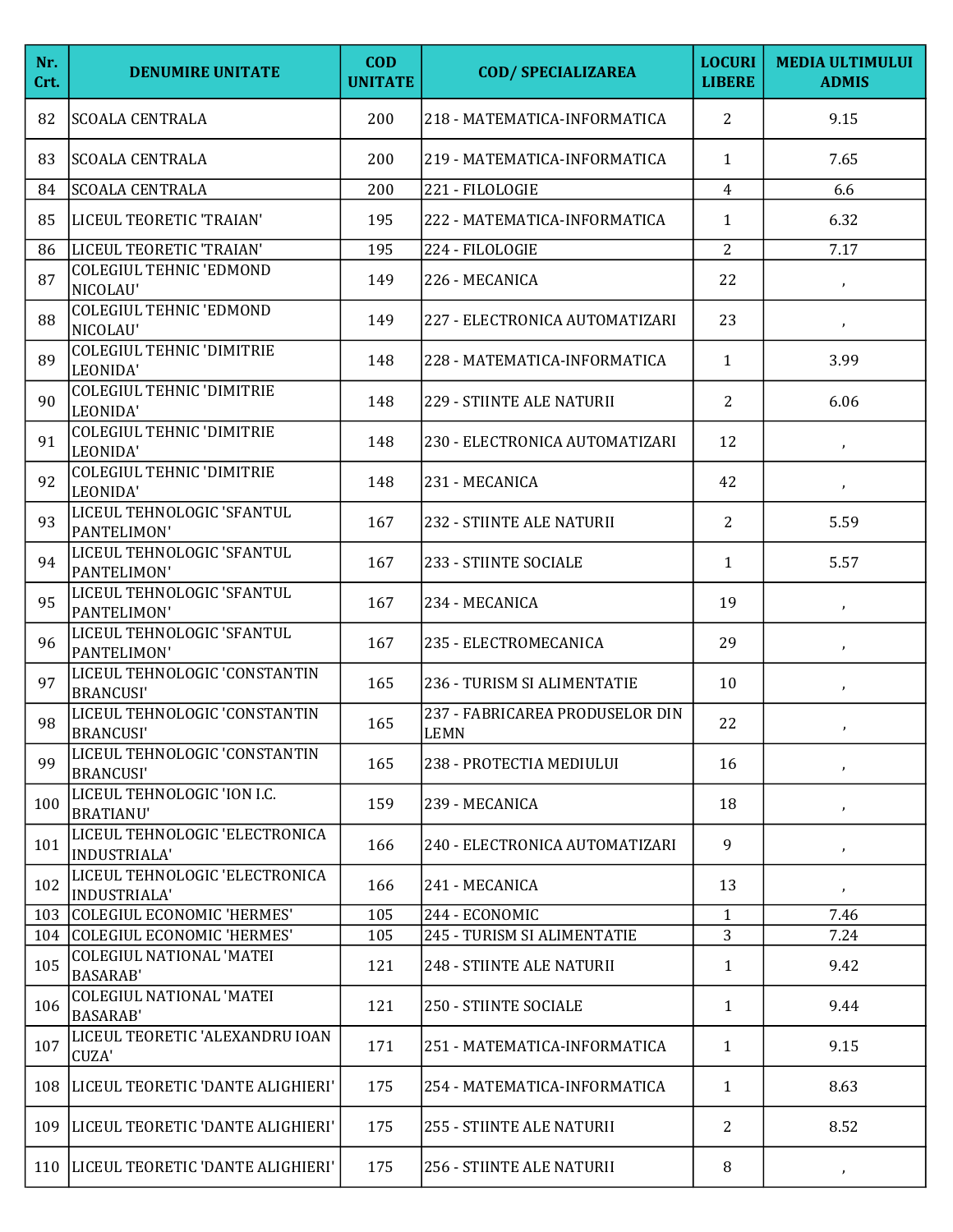| Nr.<br>Crt. | <b>DENUMIRE UNITATE</b>                               | <b>COD</b><br><b>UNITATE</b> | <b>COD/ SPECIALIZAREA</b>                           | <b>LOCURI</b><br><b>LIBERE</b> | <b>MEDIA ULTIMULUI</b><br><b>ADMIS</b> |
|-------------|-------------------------------------------------------|------------------------------|-----------------------------------------------------|--------------------------------|----------------------------------------|
| 111         | LICEUL TEORETIC 'NICHITA<br>STANESCU'                 | 183                          | 263 - STIINTE SOCIALE                               | $\mathbf{1}$                   | 6.96                                   |
| 112         | LICEUL TEORETIC 'DECEBAL'                             | 176                          | 264 - MATEMATICA-INFORMATICA                        | $\mathbf{1}$                   | 6.35                                   |
| 113         | LICEUL TEORETIC 'DECEBAL'                             | 176                          | 266 - FILOLOGIE                                     | 3                              | 6.61                                   |
| 114         | LICEUL TEORETIC 'DECEBAL'                             | 176                          | 267 - STIINTE SOCIALE                               | $\mathbf{1}$                   | 6.68                                   |
| 115         | SCOALA SUPERIOARA COMERCIALA<br>'NICOLAE KRETZULESCU' | 201                          | 269 - ECONOMIC                                      | $\mathbf{1}$                   | 8.57                                   |
| 116         | COLEGIUL TEHNIC 'COSTIN D.<br>NENITESCU'              | 132                          | 271 - STIINTE ALE NATURII                           | 1                              | 5.59                                   |
| 117         | COLEGIUL TEHNIC 'COSTIN D.<br>NENITESCU'              | 132                          | 272 - CHIMIE INDUSTRIALA                            | 15                             | $\pmb{\cdot}$                          |
| 118         | COLEGIUL TEHNIC 'COSTIN D.<br>NENITESCU'              | 132                          | 273 - ELECTROMECANICA                               | 22                             | $\pmb{\cdot}$                          |
| 119         | COLEGIUL TEHNIC 'COSTIN D.<br>NENITESCU'              | 132                          | 274 - PROTECTIA MEDIULUI                            | 35                             | $\pmb{\cdot}$                          |
| 120         | <b>COLEGIUL TEHNIC 'COSTIN D.</b><br>NENITESCU'       | 132                          | 275 - INDUSTRIE ALIMENTARA                          | 13                             | $\lambda$                              |
| 121         | COLEGIUL TEHNIC 'ANGHEL SALIGNY'                      | 130                          | 276 - MECANICA                                      | 9                              | $\lambda$                              |
| 122         | COLEGIUL TEHNIC 'ANGHEL SALIGNY'                      | 130                          | 277 - ELECTRIC                                      | 16                             | $\lambda$                              |
| 123         | COLEGIUL TEHNIC 'ANGHEL SALIGNY'                      | 130                          | 278 - CONSTRUCTII, INSTALATII SI<br>LUCRARI PUBLICE | 56                             | $\pmb{\cdot}$                          |
| 124         | COLEGIUL TEHNIC 'ANGHEL SALIGNY'                      | 130                          | 279 - PROTECTIA MEDIULUI                            | 17                             | $\lambda$                              |
| 125         | COLEGIUL TEHNIC 'MIHAI BRAVU'                         | 137                          | 282 - CHIMIE INDUSTRIALA                            | $\overline{7}$                 |                                        |
| 126         | COLEGIUL TEHNIC 'MIHAI BRAVU'                         | 137                          | 283 - CONSTRUCTII, INSTALATII SI<br>LUCRARI PUBLICE | 48                             | $\pmb{\cdot}$                          |
| 127         | COLEGIUL TEHNIC 'MIHAI BRAVU'                         | 137                          | 284 - ELECTRIC                                      | 28                             |                                        |
|             | 128 COLEGIUL TEHNIC 'MIHAI BRAVU'                     | 137                          | 285 - MECANICA                                      | 43                             |                                        |
| 129         | LICEUL TEHNOLOGIC 'ELIE RADU'                         | 158                          | 286 - ECONOMIC                                      | 19                             |                                        |
|             | 130  LICEUL TEHNOLOGIC 'ELIE RADU'                    | 158                          | 287 - MECANICA                                      | 19                             |                                        |
| 131         | LICEUL TEHNOLOGIC 'DRAGOMIR<br>HURMUZESCU'            | 157                          | 288 - ECONOMIC                                      | 3                              | 5.86                                   |
| 132         | LICEUL TEHNOLOGIC 'DRAGOMIR<br>HURMUZESCU'            | 157                          | 289 - ESTETICA SI IGIENA CORPULUI<br><b>OMENESC</b> | 18                             | $\pmb{\cdot}$                          |
| 133         | LICEUL TEHNOLOGIC 'DRAGOMIR<br>HURMUZESCU'            | 157                          | 290 - ELECTRIC                                      | 16                             | $\pmb{\cdot}$                          |
| 134         | LICEUL TEHNOLOGIC THEODOR<br><b>PALLADY</b>           | 163                          | 291 - ELECTRONICA AUTOMATIZARI                      | 28                             | $\mathcal I$                           |
| 135         | LICEUL TEHNOLOGIC THEODOR<br><b>PALLADY</b>           | 163                          | 292 - MECANICA                                      | 26                             | $\pmb{\cdot}$                          |
| 136         | <b>COLEGIUL NATIONAL 'MIHAI</b><br><b>EMINESCU'</b>   | 115                          | 293 - MATEMATICA-INFORMATICA                        | $\mathbf{1}$                   | 9.26                                   |
| 137         | <b>COLEGIUL NATIONAL 'MIHAI</b><br><b>EMINESCU'</b>   | 115                          | 295 - FILOLOGIE                                     | 3                              | 9.01                                   |
| 138         | <b>COLEGIUL NATIONAL 'GHEORGHE</b><br>SINCAI'         | 110                          | 296 - MATEMATICA-INFORMATICA                        | 2                              | 9.66                                   |
| 139         | <b>COLEGIUL NATIONAL 'GHEORGHE</b><br>SINCAI'         | 110                          | 298 - FILOLOGIE                                     | 2                              | 9.55                                   |
| 140         | COLEGIUL NATIONAL 'ION CREANGA'                       | 113                          | 299 - MATEMATICA-INFORMATICA                        | $\mathbf{1}$                   | 9.47                                   |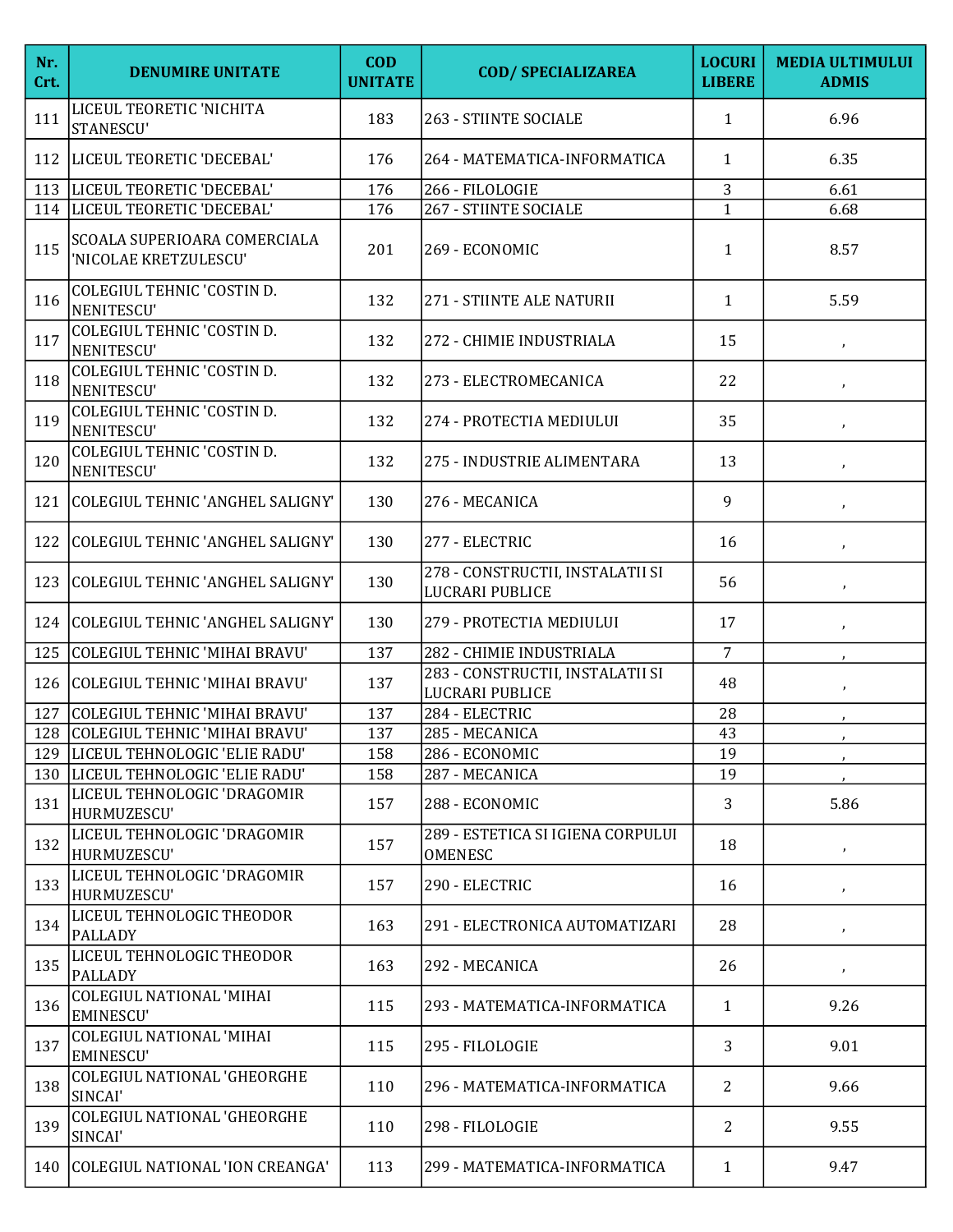| Nr.<br>Crt. | <b>DENUMIRE UNITATE</b>                                           | <b>COD</b><br><b>UNITATE</b> | <b>COD/ SPECIALIZAREA</b>              | <b>LOCURI</b><br><b>LIBERE</b> | <b>MEDIA ULTIMULUI</b><br><b>ADMIS</b> |
|-------------|-------------------------------------------------------------------|------------------------------|----------------------------------------|--------------------------------|----------------------------------------|
| 141         | <b>COLEGIUL NATIONAL 'OCTAV</b><br><b>ONICESCU'</b>               | 116                          | 303 - MATEMATICA-INFORMATICA           | $\overline{2}$                 | 8.06                                   |
| 142         | <b>COLEGIUL ROMANO-CATOLIC</b><br>'SFANTUL IOSIF'                 | 129                          | 306 - STIINTE ALE NATURII              | $\overline{2}$                 | 7.83                                   |
| 143         | LICEUL TEOLOGIC ADVENTIST<br>'STEFAN DEMETRESCU'                  | 168                          | 307 - MATEMATICA-INFORMATICA           | $\mathbf{1}$                   | 9.05                                   |
| 144         | LICEUL TEHNOLOGIC DE<br>METROLOGIE 'TRAIAN VUIA'                  | 164                          | 308 - MATEMATICA-INFORMATICA           | $\overline{4}$                 | 5.61                                   |
| 145         | LICEUL TEHNOLOGIC DE<br>METROLOGIE 'TRAIAN VUIA'                  | 164                          | 310 - ELECTRIC                         | 22                             | $\pmb{\cdot}$                          |
| 146         | LICEUL TEHNOLOGIC DE<br>METROLOGIE 'TRAIAN VUIA'                  | 164                          | 311 - ELECTRONICA AUTOMATIZARI         | 21                             | $\pmb{\cdot}$                          |
| 147         | COLEGIUL TEHNIC 'PETRU RARES'                                     | 150                          | 312 - STIINTE ALE NATURII              | 19                             |                                        |
|             | 148 COLEGIUL TEHNIC 'PETRU RARES'                                 | 150                          | 313 - INDUSTRIE TEXTILA SI<br>PIELARIE | 17                             | $\mathbf{r}$                           |
| 149         | COLEGIUL TEHNIC 'PETRU RARES'                                     | 150                          | 314 - PROTECTIA MEDIULUI               | 25                             |                                        |
| 150         | <b>COLEGIUL TEHNIC 'MIRON</b><br>NICOLESCU'                       | 139                          | 315 - PROTECTIA MEDIULUI               | 27                             | $\pmb{\cdot}$                          |
| 151         | LICEUL TEHNOLOGIC 'DACIA'                                         | 155                          | 316 - MECANICA                         | 23                             |                                        |
| 152         | LICEUL TEHNOLOGIC 'MIRCEA<br><b>VULCANESCU'</b>                   | 160                          | 317 - ECONOMIC                         | 6                              | 6.06                                   |
| 153         | COLEGIUL NATIONAL 'GHEORGHE<br>LAZAR'                             | 109                          | 319 - MATEMATICA-INFORMATICA           | $\mathbf{1}$                   | 9.86                                   |
| 154         | <b>COLEGIUL NATIONAL 'GHEORGHE</b><br>LAZAR'                      | 109                          | 320 - STIINTE ALE NATURII              | $\mathbf{1}$                   | 9.83                                   |
| 155         | COLEGIUL NATIONAL 'GHEORGHE<br>LAZAR'                             | 109                          | 322 - STIINTE SOCIALE                  | $\mathbf{1}$                   | 9.72                                   |
|             | 156  LICEUL TEORETIC 'ION BARBU'                                  | 180                          | 324 - STIINTE ALE NATURII              | $\overline{2}$                 | 8.88                                   |
| 157         | LICEUL TEORETIC 'DIMITRIE<br><b>BOLINTINEANU'</b>                 | 177                          | 326 - MATEMATICA-INFORMATICA           | $\mathbf{1}$                   | 7.39                                   |
| 158         | LICEUL TEORETIC 'DIMITRIE<br><b>BOLINTINEANU</b>                  | 177                          | 328 - FILOLOGIE                        | $\mathbf{1}$                   | 7.49                                   |
| 159         | LICEUL TEORETIC 'STEFAN<br>ODOBLEJA'                              | 186                          | 331 - STIINTE ALE NATURII              | $\mathbf{1}$                   | 8.46                                   |
| 160         | COLEGIUL TEHNIC ENERGETIC                                         | 141                          | 334 - FILOLOGIE                        | 12                             |                                        |
|             | 161 COLEGIUL TEHNIC ENERGETIC                                     | 141                          | 336 - ELECTRIC                         | 14                             |                                        |
|             | 162 COLEGIUL TEHNIC ENERGETIC                                     | 141                          | 337 - ELECTROMECANICA                  | 27                             |                                        |
|             | 163 COLEGIUL TEHNIC ENERGETIC                                     | 141                          | 338 - MECANICA                         | 26                             |                                        |
| 164         | <b>COLEGIUL TEHNIC DE INDUSTRIE</b><br>ALIMENTARA 'DUMITRU MOTOC' | 146                          | 339 - INDUSTRIE ALIMENTARA             | 74                             | $\pmb{\cdot}$                          |
| 165         | LICEUL TEHNOLOGIC 'DIMITRIE<br>GUSTI'                             | 156                          | 340 - STIINTE ALE NATURII              | 3                              | 4.95                                   |
| 166         | LICEUL TEHNOLOGIC 'DIMITRIE<br><b>GUSTI'</b>                      | 156                          | 342 - MECANICA                         | 23                             | $\pmb{\cdot}$                          |
| 167         | COLEGIUL TEHNOLOGIC 'GRIGORE<br><b>CERCHEZ'</b>                   | 151                          | 343 - MATEMATICA-INFORMATICA           | 22                             | $\pmb{\cdot}$                          |
| 168         | COLEGIUL TEHNOLOGIC 'GRIGORE<br><b>CERCHEZ'</b>                   | 151                          | 344 - MECANICA                         | 35                             | $\pmb{\cdot}$                          |
| 169         | COLEGIUL TEHNOLOGIC 'GRIGORE<br><b>CERCHEZ'</b>                   | 151                          | 345 - TURISM SI ALIMENTATIE            | 57                             | $\boldsymbol{r}$                       |
|             | 170 COLEGIUL ECONOMIC 'VIILOR'                                    | 103                          | 347 - ECONOMIC                         | $\mathbf{1}$                   | 5.98                                   |
| 171         | COLEGIUL ECONOMIC 'VIILOR'                                        | 103                          | 348 - COMERT                           | 15                             |                                        |
|             | 172 COLEGIUL NATIONAL 'ELENA CUZA'                                | 108                          | 349 - MATEMATICA-INFORMATICA           | $\mathbf{2}$                   | 9.22                                   |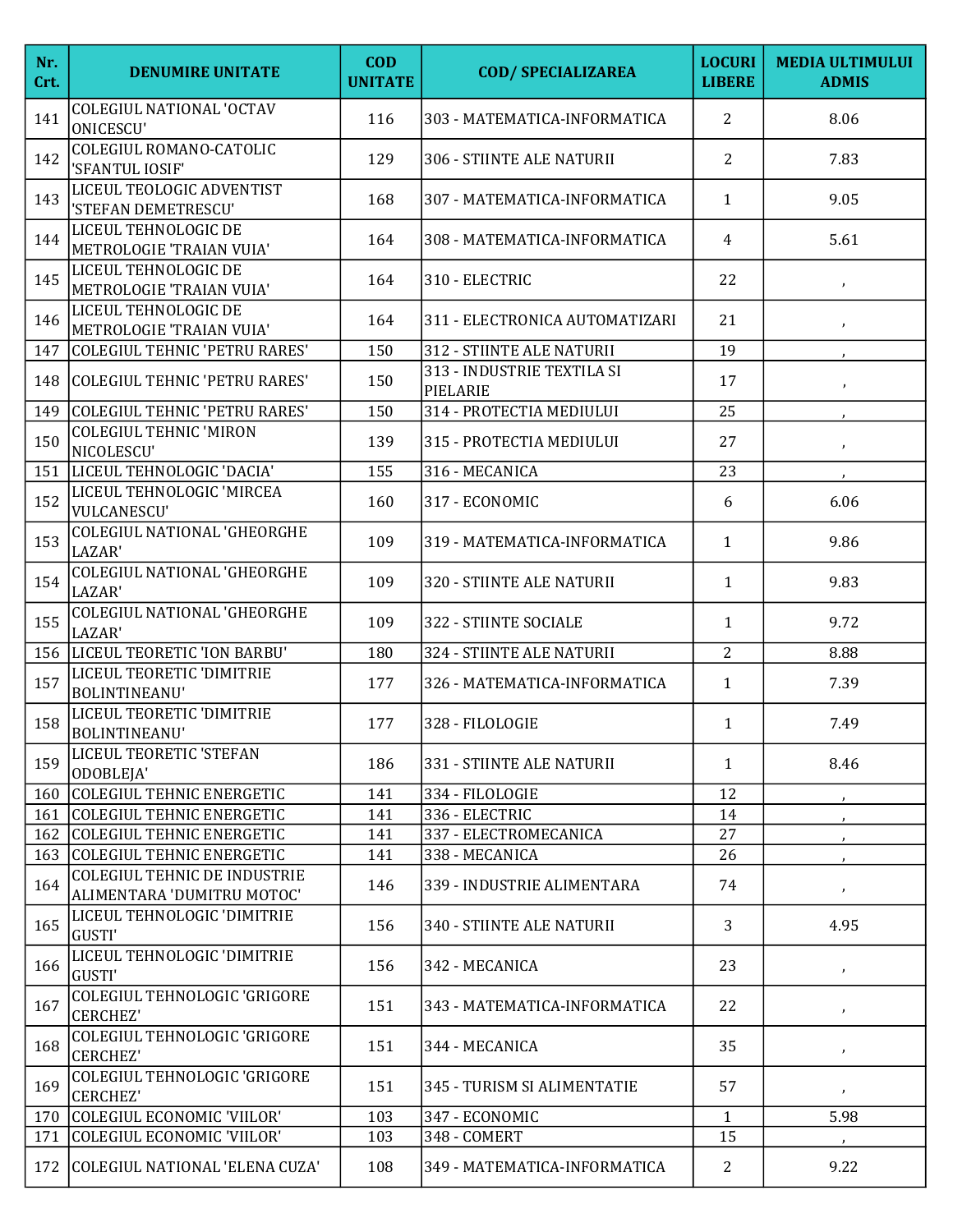| Nr.<br>Crt. | <b>DENUMIRE UNITATE</b>                                                           | <b>COD</b><br><b>UNITATE</b> | <b>COD/ SPECIALIZAREA</b>              | <b>LOCURI</b><br><b>LIBERE</b> | <b>MEDIA ULTIMULUI</b><br><b>ADMIS</b> |
|-------------|-----------------------------------------------------------------------------------|------------------------------|----------------------------------------|--------------------------------|----------------------------------------|
| 173         | COLEGIUL NATIONAL 'ELENA CUZA'                                                    | 108                          | 350 - FILOLOGIE                        | $\mathbf{1}$                   | 8.85                                   |
| 174         | <b>COLEGIUL NATIONAL 'GRIGORE</b><br>MOISIL'                                      | 111                          | 353 - STIINTE ALE NATURII              | $\mathbf{1}$                   | 9.54                                   |
| 175         | <b>COLEGIUL NATIONAL 'GRIGORE</b><br>MOISIL'                                      | 111                          | 354 - FILOLOGIE                        | $\mathbf{1}$                   | 9.29                                   |
|             | 176   LICEUL TEORETIC 'MARIN PREDA'                                               | 182                          | 356 - MATEMATICA-INFORMATICA           | $\mathbf{1}$                   | 7.91                                   |
| 177         | LICEUL TEORETIC 'MARIN PREDA'                                                     | 182                          | 358 - FILOLOGIE                        | $\mathbf{1}$                   | 7.73                                   |
| 178         | LICEUL TEORETIC 'MARIN PREDA'                                                     | 182                          | 359 - STIINTE SOCIALE                  | $\mathbf{1}$                   | 7.74                                   |
| 179         | LICEUL TEORETIC 'TUDOR<br>VLADIMIRESCU'                                           | 185                          | 363 - STIINTE SOCIALE                  | $\mathbf{1}$                   | 8.36                                   |
| 180         | LICEUL TEORETIC 'EUGEN<br>LOVINESCU'                                              | 178                          | 364 - MATEMATICA-INFORMATICA           | $\mathbf{1}$                   | 8.18                                   |
| 181         | LICEUL TEORETIC 'EUGEN<br>LOVINESCU'                                              | 178                          | 365 - FILOLOGIE                        | 2                              | 8.16                                   |
| 182         | LICEUL TEHNOLOGIC 'SF. ANTIM<br><b>IVIREANU'</b>                                  | 162                          | 367 - TURISM SI ALIMENTATIE            | 1                              | 7.22                                   |
|             | <b>COLEGIUL TEHNIC DE POSTA SI</b><br>183   TELECOMUNICATII 'GHEORGHE<br>AIRINEI' | 147                          | <b>368 - STIINTE ALE NATURII</b>       | 2                              | 6.48                                   |
|             | <b>COLEGIUL TEHNIC DE POSTA SI</b><br>184   TELECOMUNICATII 'GHEORGHE<br>AIRINEI' | 147                          | 369 - ELECTRONICA AUTOMATIZARI         | 44                             | $\lambda$                              |
| 185         | <b>COLEGIUL TEHNIC DE POSTA SI</b><br>TELECOMUNICATII 'GHEORGHE<br>AIRINEI'       | 147                          | 370 - ECONOMIC                         | 31                             | $\pmb{\cdot}$                          |
|             | <b>COLEGIUL TEHNIC DE POSTA SI</b><br>186 TELECOMUNICATII 'GHEORGHE<br>AIRINEI'   | 147                          | 371 - TURISM SI ALIMENTATIE            | $\overline{4}$                 | 5.46                                   |
|             | 187 COLEGIUL TEHNIC 'PETRU MAIOR'                                                 | 140                          | 373 - FILOLOGIE                        | $\mathbf{1}$                   | 7.37                                   |
|             | 188 COLEGIUL TEHNIC 'PETRU MAIOR'                                                 | 140                          | 375 - PROTECTIA MEDIULUI               | $\overline{2}$                 | 6.46                                   |
|             | 189 COLEGIUL TEHNIC 'PETRU MAIOR'                                                 | 140                          | 376 - MECANICA                         | 9                              |                                        |
| 190         | COLEGIUL TEHNIC 'PETRU MAIOR'                                                     | 140                          | 377 - ELECTROMECANICA                  | 15                             |                                        |
|             | 191   LICEUL TEHNOLOGIC 'PETRU PONI'                                              | 161                          | 378 - ELECTRIC                         | 24                             | $\pmb{\cdot}$                          |
|             | 192  LICEUL TEHNOLOGIC 'PETRU PONI'                                               | 161                          | 379 - MECANICA                         | 16                             | $\pmb{\jmath}$                         |
|             | 193   LICEUL TEHNOLOGIC 'PETRU PONI'                                              | 161                          | 380 - ECONOMIC                         | 45                             | $\lambda$                              |
|             | 194 COLEGIUL TEHNIC 'IULIU MANIU'                                                 | 135                          | 381 - MECANICA                         | 11                             |                                        |
|             | 195 COLEGIUL TEHNIC 'IULIU MANIU'                                                 | 135                          | 382 - ELECTRIC                         | 20                             |                                        |
|             | 196 COLEGIUL TEHNIC 'IULIU MANIU'                                                 | 135                          | 383 - TURISM SI ALIMENTATIE            | 17                             |                                        |
| 197         | LICEUL CU PROGRAM SPORTIV<br>'MIRCEA ELIADE'                                      | 196                          | 384 - STIINTE ALE NATURII              | $\mathbf{1}$                   | 7.29                                   |
| 198         | <b>COLEGIUL TEHNIC 'GHEORGHE</b><br><b>ASACHI'</b>                                | 134                          | 387 - INDUSTRIE TEXTILA SI<br>PIELARIE | 19                             | $\mathcal{F}$                          |
| 199         | <b>COLEGIUL TEHNIC 'GHEORGHE</b><br><b>ASACHI'</b>                                | 134                          | 388 - PRODUCTIE MEDIA                  | 19                             | $\pmb{\cdot}$                          |
|             | 200 COLEGIUL TEHNIC 'CAROL I'                                                     | 131                          | 389 - STIINTE ALE NATURII              | 10                             |                                        |
|             | 201 COLEGIUL TEHNIC 'CAROL I'                                                     | 131                          | 390 - MECANICA                         | 25                             |                                        |
| 202         | COLEGIUL TEHNIC 'CAROL I'                                                         | 131                          | 391 - PROTECTIA MEDIULUI               | 17                             | $\mathcal{F}$                          |
| 203         | COLEGIUL ECONOMIC 'COSTIN C.<br>KIRITESCU'                                        | 101                          | 392 - ECONOMIC                         | $\mathbf{1}$                   | 7.89                                   |